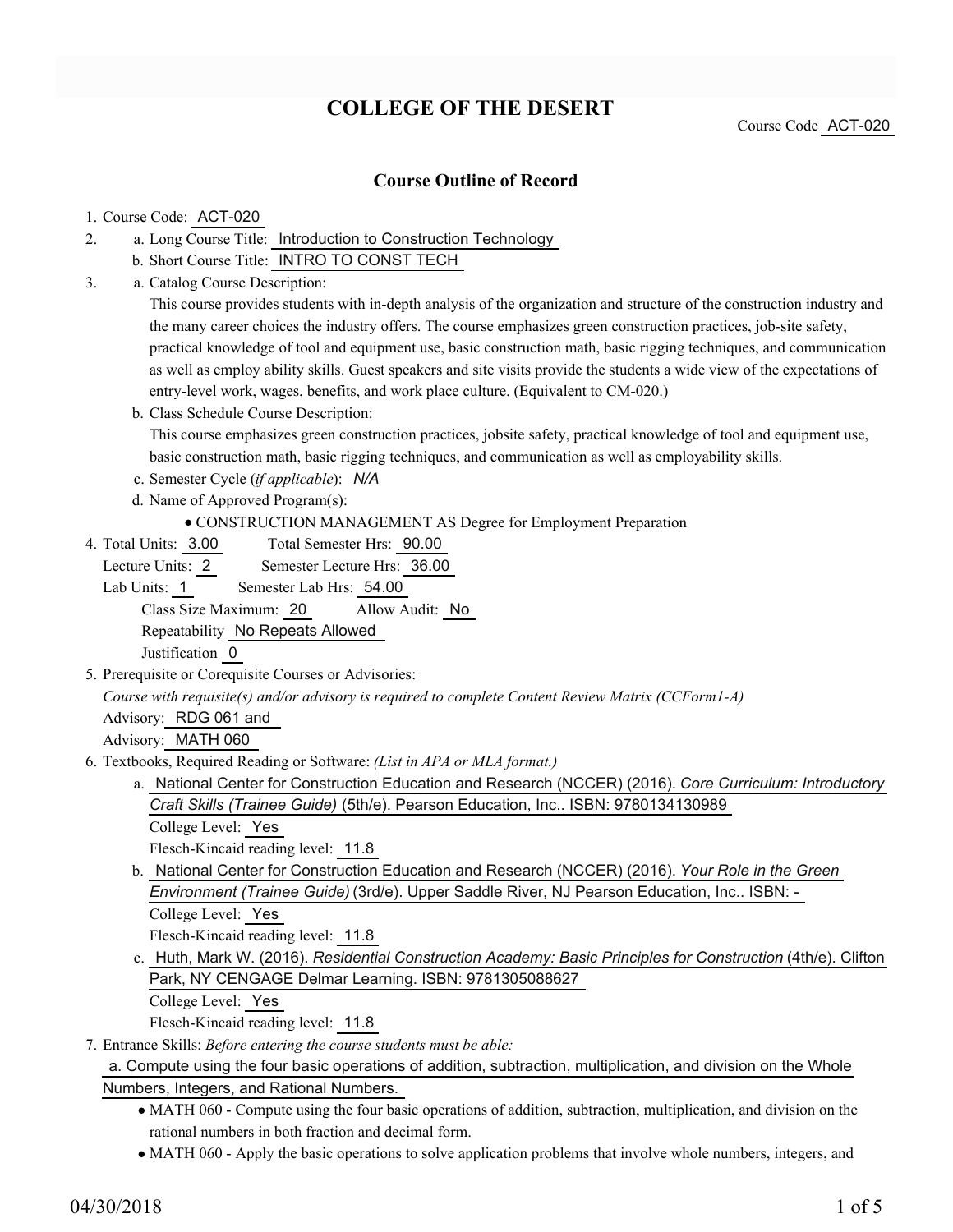## ACT 020-Introduction to Construction Technology

rational numbers.

- b. Apply the order of operations to simplify expressions involving several operations.
	- MATH 060 Apply the order of operations to simplify expressions involving several operations using rational numbers.
- c. Comprehend the concept of a fraction as a part of a whole.
- MATH 060 Apply methods of conversion between percents, decimals, and fractions.
- d. Know the concept of a ratio and use ratios to solve proportion problems.
	- MATH 060 Use the concept of ratio to determine the solution to a proportion problem.
- e. Comprehend percents and convert between percents, decimals, and fractions.
	- MATH 060 Apply methods of conversion between percents, decimals, and fractions.

f. Recognize and convert between units of measurements in both the American and metric system, especially units of length, volume, and weight.

MATH 060 - Recognize and convert between units of measurements in the American and metric systems.

- g. Use basic concepts and formulas from geometry, including perimeter, area, and volume.
	- MATH 060 Use concepts and formulas from geometry.

#### h.

Use various reading strategies to prepare, read and comprehend expository text.

• RDG 061 - Use SQ3R &/or SOAR along with outlining, note-taking, mapping summarizing and other strategies to prepare, read, & comprehend expository text.

i.

Read a variety of texts fluently.

RDG 061 - Read a variety of texts fluently.

## j.

Write organized summaries  $\&$  reactions that capture main idea and supporting details.

• RDG 061 - Write organized summaries & reactions that capture main idea and supporting details.

#### k.

Understand multiple word meanings, uses  $\&$  synonyms

• RDG 061 - Understand multiple word meanings, uses & synonyms

#### 8. Course Content and Scope:

#### Lecture:

- 1. Overview of construction industry and closer examinations of individual trade expectations.
- 2. Construction safety hazard recognition and OSHA regulations.
- 3. Overview of green construction practices.
- 4. Introduction to basic construction math.
- 5. Hand and power tool identification and proper use.
- 6. Overview of basic rigging.
- 7. Communication skills
- 8. Employability skills

### Lab: *(if the "Lab Hours" is greater than zero this is required)*

- a. Site visits
- b. Safety demonstration
- c. Hand tool usage and demonstration
- d. Power tool usage and demonstration
- e. Basic rigging demonstration
- f. Mock-up interviews
- 9. Course Student Learning Outcomes:

1. Explain the purpose of Occupational Safety and Health Administration (OSHA) and their regulations for the construction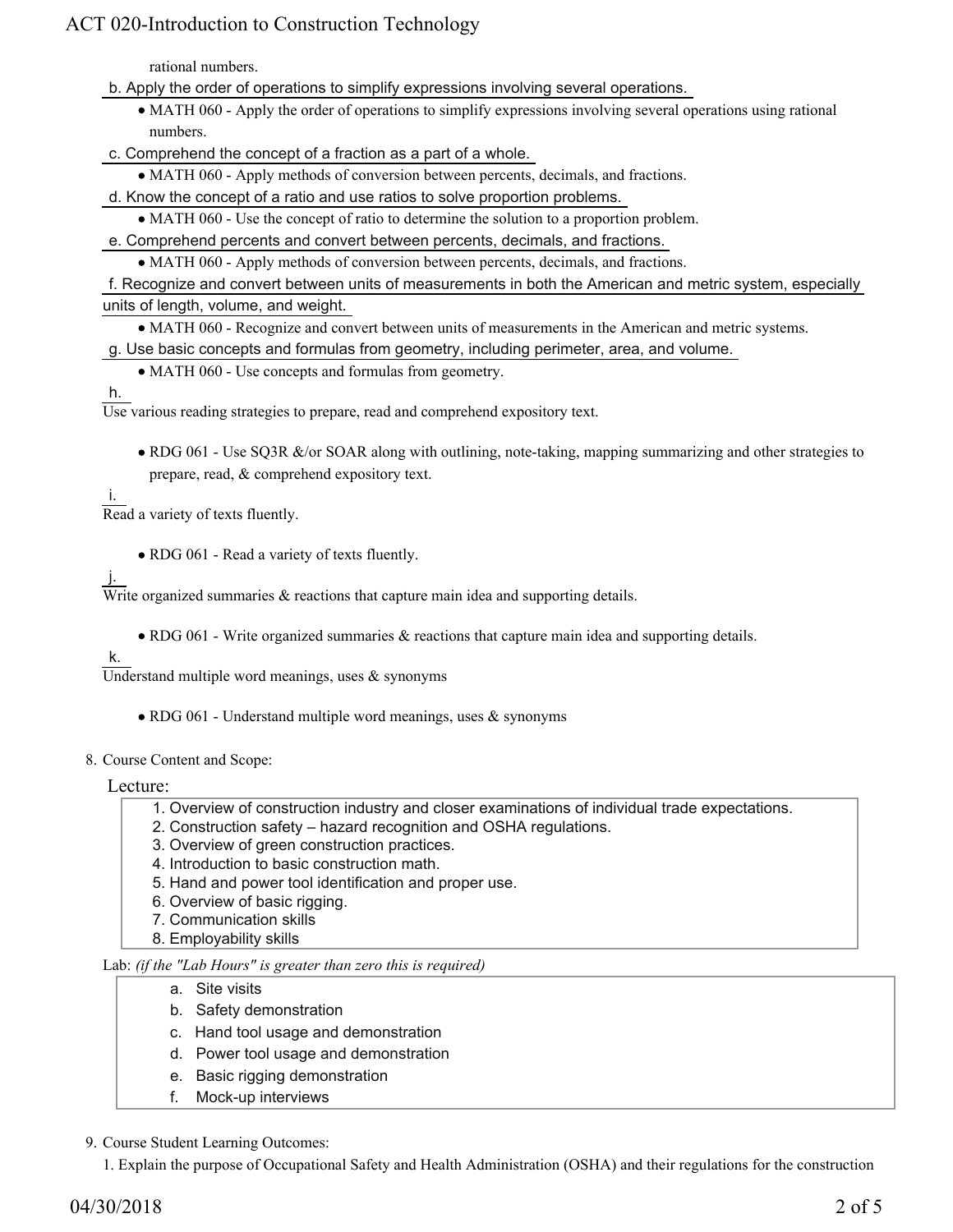## ACT 020-Introduction to Construction Technology

industry.

- 2. Use hand and power tools commonly found in the construction workplace.
- 3. Recognize alternative construction practices to reduce the impact of construction on the environment.
- 4. Develop interrelationship and leadership skills in a team scenario.
- 10. Course Objectives: Upon completion of this course, students will be able to:
	- a. Discuss the apprenticeship requirements and responsibilities for a variety of construction trades.
	- b. List the various career paths in the construction industry.
	- c. Discuss common safety hazards on construction sites.

d. Explain the purpose of Occupational Safety and Health Administration (OSHA) and their regulations for the construction industry.

- e. Identify various hand tools used in the construction industry.
- f. Utilize various hand tools.
- g. Identify various power tools used in the construction industry.
- h. Utilize various power tools.
- i. Discuss green construction practices.
- j. Discuss green building rating system.
- k. Understand the impact of construction to the environment.
- l. Discuss alternative construction practices to reduce the impact of construction to the environment.

m. Solve simple arithmetic functions including addition, subtraction, multiplication, and division of whole numbers, fractions, and decimals.

- n. Demonstrate fluency reading a tape measure.
- o. Recognize and measure basic geometric shapes commonly used in the construction industry.
- p. Identify and describe the use of slings and common rigging hardware.
- q. Describe basic inspection techniques and rejection criteria used for slings and hardware.
- r. Describe basic hitch configurations and their proper connections.
- s. Describe basic load-handling safety practices.
- t. Demonstrate proper use of American National Standards Institute (ANSI) hand signals.
- u. Demonstrate the ability to interpret information and instructions presented in both written and verbal form.
- v. Demonstrate the ability to communicate effectively in on-the-job situations using written and verbal skills.
- w. Demonstrate critical thinking skills and the ability to solve problems using those skills.

x. Demonstrate effective relationship skills with teammates and supervisors, the ability to work on a team, and appropriate leadership skills.

y. Understand workplace issues such as sexual harassment, stress, and substance abuse.

Methods of Instruction: *(Integration: Elements should validate parallel course outline elements)* 11.

- a. Discussion
- b. Laboratory
- c. Lecture
- d. Participation
- Other Methods:

Guest lectures Site visits

12. Assignments: (List samples of specific activities/assignments students are expected to complete both in and outside of class.) In Class Hours: 90.00

Outside Class Hours: 72.00

- a. In-class Assignments
	- 1. Individual projects
	- 2. Small group projects
- b. Out-of-class Assignments
	- 1. Review questions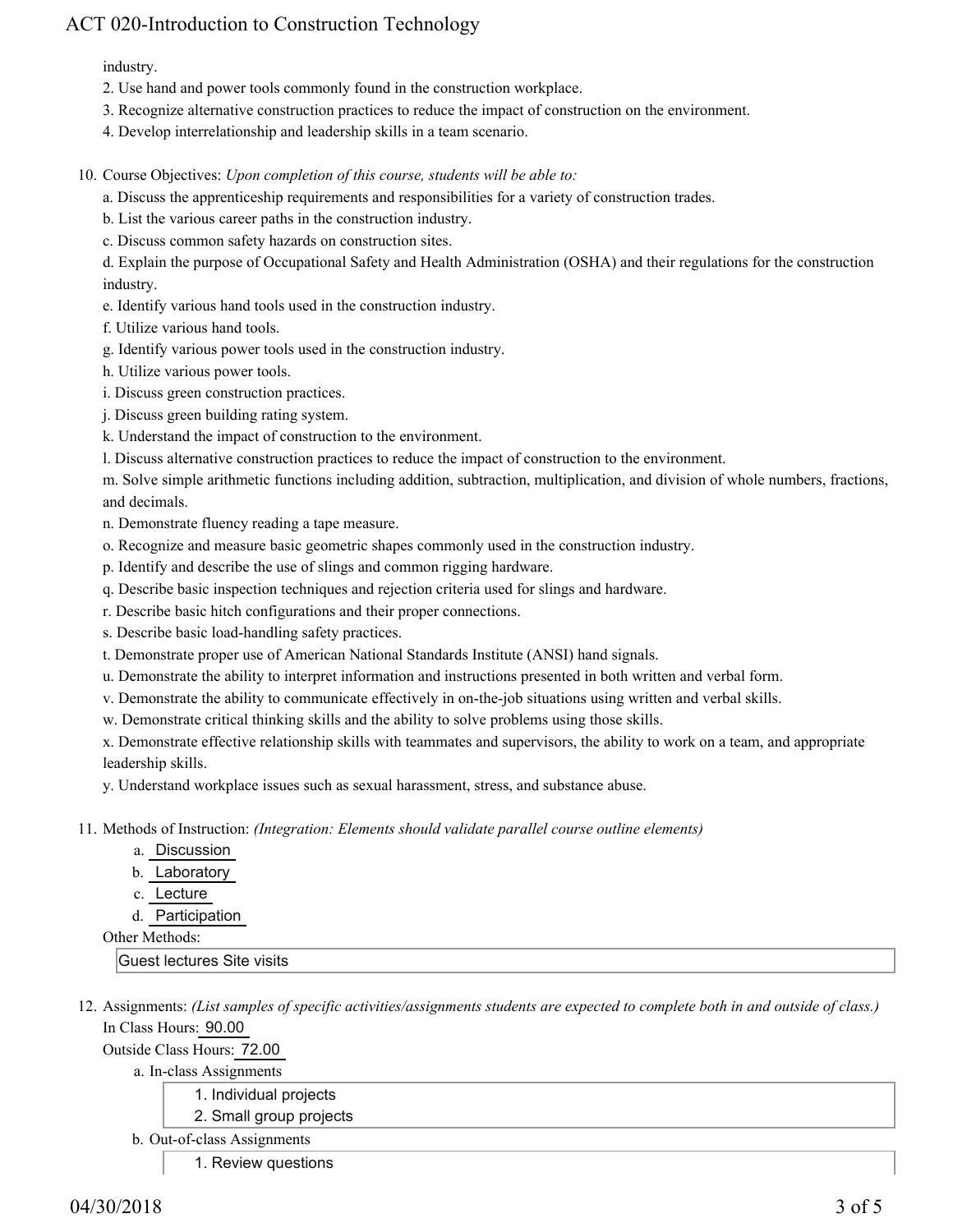| ACT 020-Introduction to Construction Technology |  |  |
|-------------------------------------------------|--|--|
|-------------------------------------------------|--|--|

| CT 020-Introduction to Construction Technology                                                                    |                     |
|-------------------------------------------------------------------------------------------------------------------|---------------------|
| 2. Vocabulary terms                                                                                               |                     |
| 3. Short response papers                                                                                          |                     |
| 13. Methods of Evaluating Student Progress: The student will demonstrate proficiency by:                          |                     |
| · Written homework                                                                                                |                     |
| • True/false/multiple choice examinations                                                                         |                     |
| Weekly quizzes                                                                                                    |                     |
| • Mid-term and final evaluations                                                                                  |                     |
| • Student participation/contribution                                                                              |                     |
| 14. Methods of Evaluating: Additional Assessment Information:                                                     |                     |
| 15. Need/Purpose/Rationale -- All courses must meet one or more CCC missions.                                     |                     |
| PO - Career and Technical Education                                                                               |                     |
| Apply critical thinking skills to execute daily duties in their area of employment.                               |                     |
| Display the skills and aptitude necessary to pass certification exams in their field.                             |                     |
| Exhibit effective written, oral communication and interpersonal skills.                                           |                     |
| IO - Personal and Professional Development                                                                        |                     |
| Develop realistic goals.<br>Demonstrate an understanding of ethical issues to make sound judgments and decisions. |                     |
|                                                                                                                   |                     |
| 16. Comparable Transfer Course                                                                                    |                     |
| Campus<br><b>Course Number</b><br><b>Course Title</b><br><b>University System</b>                                 | <b>Catalog Year</b> |
|                                                                                                                   |                     |
| 17. Special Materials and/or Equipment Required of Students:                                                      |                     |
| <sup>18.</sup> Materials Fees:<br>Required Material?                                                              |                     |
| <b>Material or Item</b><br><b>Cost Per Unit</b>                                                                   | <b>Total Cost</b>   |
| 19. Provide Reasons for the Substantial Modifications or New Course:                                              |                     |
| Change the advisory and entrance skills to Reading 061.                                                           |                     |
| 20.<br>a. Cross-Listed Course (Enter Course Code): CM-020                                                         |                     |
| b. Replacement Course (Enter original Course Code): N/A                                                           |                     |
|                                                                                                                   |                     |
| 21. Grading Method (choose one): Letter Grade Only                                                                |                     |
| 22. MIS Course Data Elements                                                                                      |                     |
| a. Course Control Number [CB00]: CCC000513173                                                                     |                     |
| b. T.O.P. Code [CB03]: 95700.00 - Civil and Construction Ma                                                       |                     |
| c. Credit Status [CB04]: D - Credit - Degree Applicable                                                           |                     |
| d. Course Transfer Status [CB05]: B = Transfer CSU                                                                |                     |
| e. Basic Skills Status [CB08]: $2N = Not basic skills course$                                                     |                     |
| f. Vocational Status [CB09]: Clearly Occupational                                                                 |                     |
| g. Course Classification [CB11]: Y - Credit Course<br>h. Special Class Status [CB13]: N - Not Special             |                     |
| i. Course CAN Code [CB14]: N/A                                                                                    |                     |
| j. Course Prior to College Level [CB21]: $Y = Not$ Applicable                                                     |                     |
| k. Course Noncredit Category [CB22]: Y - Not Applicable                                                           |                     |
| 1. Funding Agency Category [CB23]: Y = Not Applicable                                                             |                     |
|                                                                                                                   |                     |